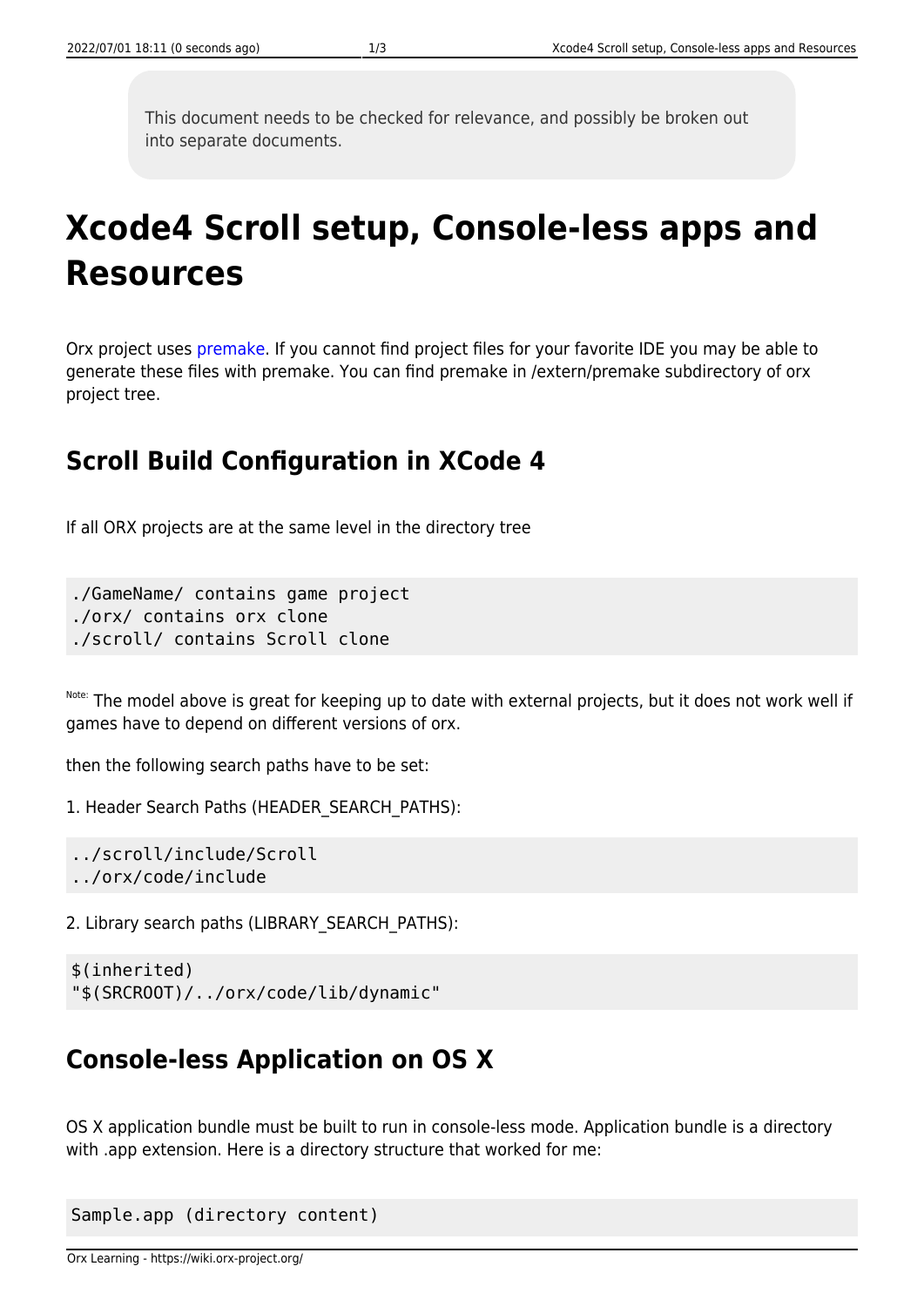Last update: 2020/08/31 07:11 (22 en:tutorials:orx:mac:xcode4-consoleless-resources https://wiki.orx-project.org/en/tutorials/orx/mac/xcode4-consoleless-resources months ago)

```
Contents\
Contents\Info.plist
Contents\MacOS\Sample (executable file)
Contents\MacOS\Sample.ini (orx INI file)
Contents\MacOS\liborxd.dylib (orx dll)
Contents\MacOS\resources\ (app specific resources directory, specified in
INI)
```
You don't have to start from scratch. Simply create a Cocoa application from Xcode. Take its Info.plist file content and modify the content to match your needs.

Some of the parameters like Principal Class don't apply. I removed "Principal Class" and application still worked.

Related: [Bundle Documentation](http://developer.apple.com/library/mac/#documentation/CoreFoundation/Conceptual/CFBundles/BundleTypes/BundleTypes.html)

### **Converting Console Application to Console-less in XCode**

Applies to XCode 4.6.2.

Console-less and Cocoa application terms are used interchangeably.

It is probably not the best idea to convert existing target from Console to Cocoa application. The better way is to simply create new Cocoa target and remove Objective-C code references.

The following is a log of steps I had to take to convert the existing target.

The project type has to be changed, so XCode can offer Cocoa specific configuration settings. Expand content of the project package file. Open project.pbxproj in the text editor. Search for productType. Console application's product type is set to productType = "com.apple.producttype.tool";. Cocoa application is set to productType = "com.apple.producttype.application";. Change product type to com.apple.product-type.application. Reopen XCode project. It now should have Summary and Info tabs in addition to Build Settings, Build Phases and Build Rules tabs.

Create Info.plist file. For example, file name can be based on target name such as TargetName-Info.plist.

Select Build Target → Summary tab. Click on Choose Info.plist file and select created Info.plist file.

Select build target → Build Settings

In Packaging Section fill preferably at target level

- Info.plist file name
- Product name
- Wrapper extension is set to app